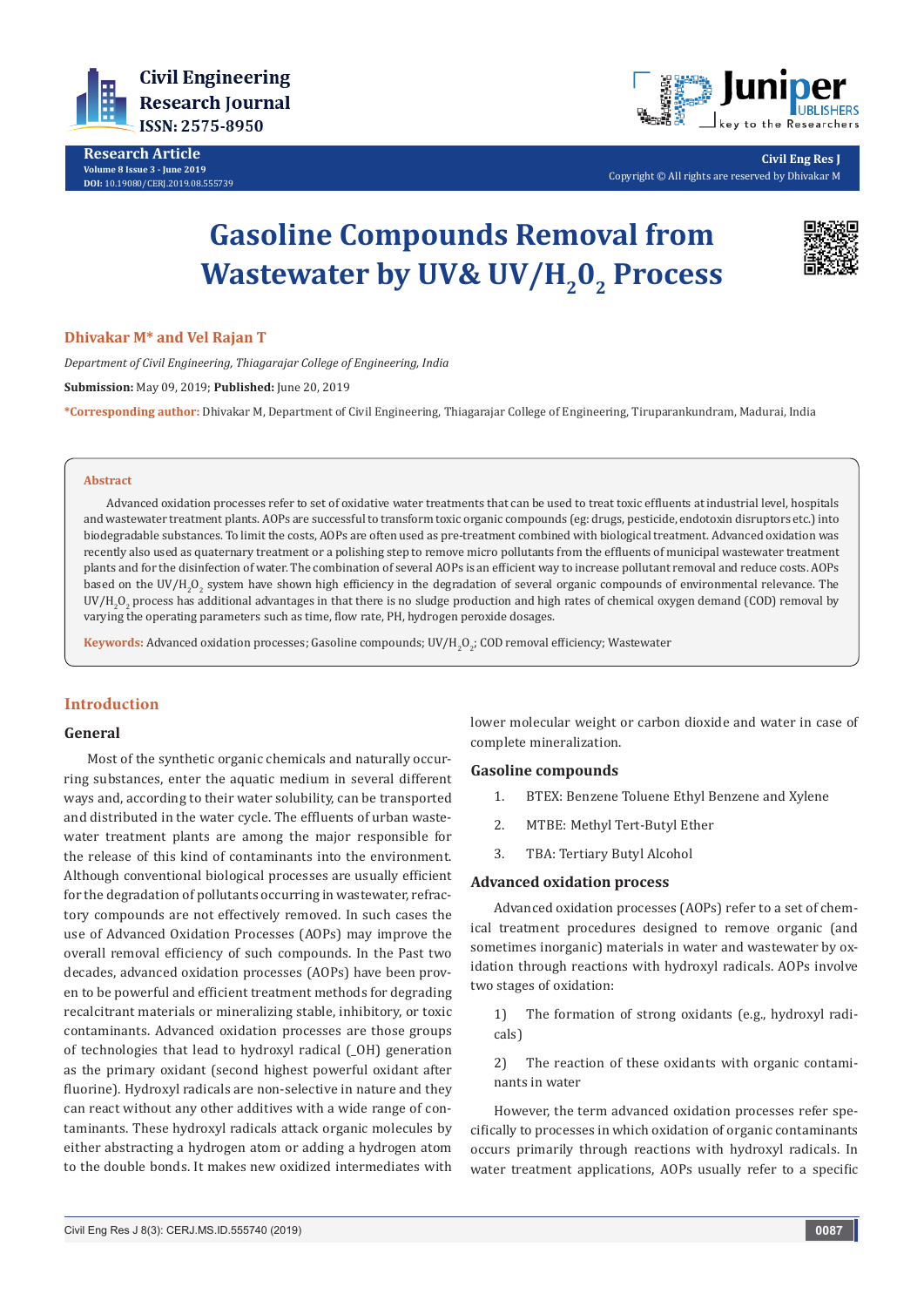subset of processes that involve  $\boldsymbol{\mathsf{U}}_3$ ,  $\boldsymbol{\mathsf{H}}_2\boldsymbol{\mathsf{U}}_2$ , and/or UV light. However, in this analysis, AOPs will be used to refer to a more general group of processes that also involve TiO<sub>2</sub> catalysis, cavitation, E-beam irradiation, and Fenton's reaction. All of these processes can produce hydroxyl radicals, which can react with and destroy a wide range of organic contaminants.

# UV/H<sub>2</sub>O<sub>2</sub> Process

AOPs based on the UV/H $_{\rm 2}$ O $_{\rm 2}$  system have shown high efficiency in the degradation of several organic compounds of environmental relevance. The UV/H<sub>2</sub>O<sub>2</sub> process has additional advantages in that there is no sludge production and high rates of chemical oxygen demand (COD) removal can also be achieved. The oxidation products are usually low molecular weight oxygenated compounds that are easily biodegradable or, in some instances, the organic compound reduces to carbon dioxide and water. In the UV–H $_{2}$ O $_{2}$  process the photolysis of hydrogen peroxide generates an effective oxidizing species hydroxyl radical (-OH). The oxidation potential of hydroxyl radical is 2.8eV, which can completely destroy the pollutants present in wastewater or convert them into simple harmless compounds. Combined AOPs are more effective than any of the individual agents (eg: ozone, UV, hydrogen peroxide).

#### **Need for the study**

Gasoline compounds (BTEX, MTBE, TBA) are very difficult to treat, due to their resistance to biodegradability, stability to light, heat and oxidizing agents. AOPs have been developed to degrade the non-biodegradable contaminants of drinking water and industrial effluents into harmless species  $(CO_{2'} H_{2}O_{2})$ , etc.). Combined UV and hydrogen peroxide oxidation are one of the advanced oxidation processes which have been successfully applied to the treatment of various water pollutants. This process implies such simple reactions as UV photolysis of  $\mathrm{H_2O_2}$ . It is characterized by the generation of a very powerful oxidizing species, well known as hydroxyl radicals, in relatively high steady-state concentrations. These reactive radicals can decompose and even mineralize the gasoline compounds with high efficiency.

## **Objectives of the study**

study the performance of process on the degradation of Gasoline compounds (BTEX, MTBE & TBA) present in the wastewater. To determine the optimal operating parameters such as Hydrogen peroxide dosages, Gasoline compounds concentration, Hydraulic retention time for the effective degradation of gasoline compounds.

# **Materials and Methodology**

## **Synthetic sample preparation**

**BTEX:** A 5ml of Benzene, Toluene, Ethyl benzene, Xylene was taken and made into 5000ml with distilled water. This is kept as synthetic solution from which the required concentrations of sample are obtained.

**MTBE:** The stock solution from which the sample is to be obtained was prepared by the following procedure. 13.5ml of MTBE was taken and made into 100ml with distilled water. This is kept as stock solution from which the required concentrations of sample are obtained. Initially 125ml of stock solution was taken and made to 5000ml with distilled water and this sample was used for further trails. The samples were prepared based on knowledge acquired from the literature review.

**TBA:** The stock solution from which the sample is to be obtained was prepared by the following procedure. 13.5ml of MTBE was taken and made into 100ml with distilled water. This is kept as stock solution from which the required concentrations of sample are obtained. Initially 125ml of stock solution was taken and made to 5000ml with distilled water and this sample was used for further trails. The samples were prepared based on knowledge acquired from the literature review.

## **Experimental procedure**



The reactor setup consists of a round bottom glass vessel 1.1 liters with inlet and outlet. UV lamp of 11W is inserted inside the glass vessel. The experiment is conducted for the gasoline concentrations by adding various hydrogen peroxide dosages 0.5ml, 1ml, 2ml, 5ml, etc. In the feed tank hydrogen peroxide dosages is added to produce powerful hydroxyl radicals. The BTEX, MTBE & TBA solutions are continuously flow through the reactor at a flow rate of about 9.12ml/min at the detention time of 120 minutes and it is irradiated with UV light inside the reactor. The reactor setup is kept inside the black box to avoid UV leakages. The treated samples are collected for every 10 minutes for 2 hours. Then the collected samples were tested for COD concentrations Figure 1.

#### **Sample analysis**

BTEX, MTBE, TBA samples were collected from the reactor at every 10 minutes interval for entire reaction period. The collected samples were tested for their COD values.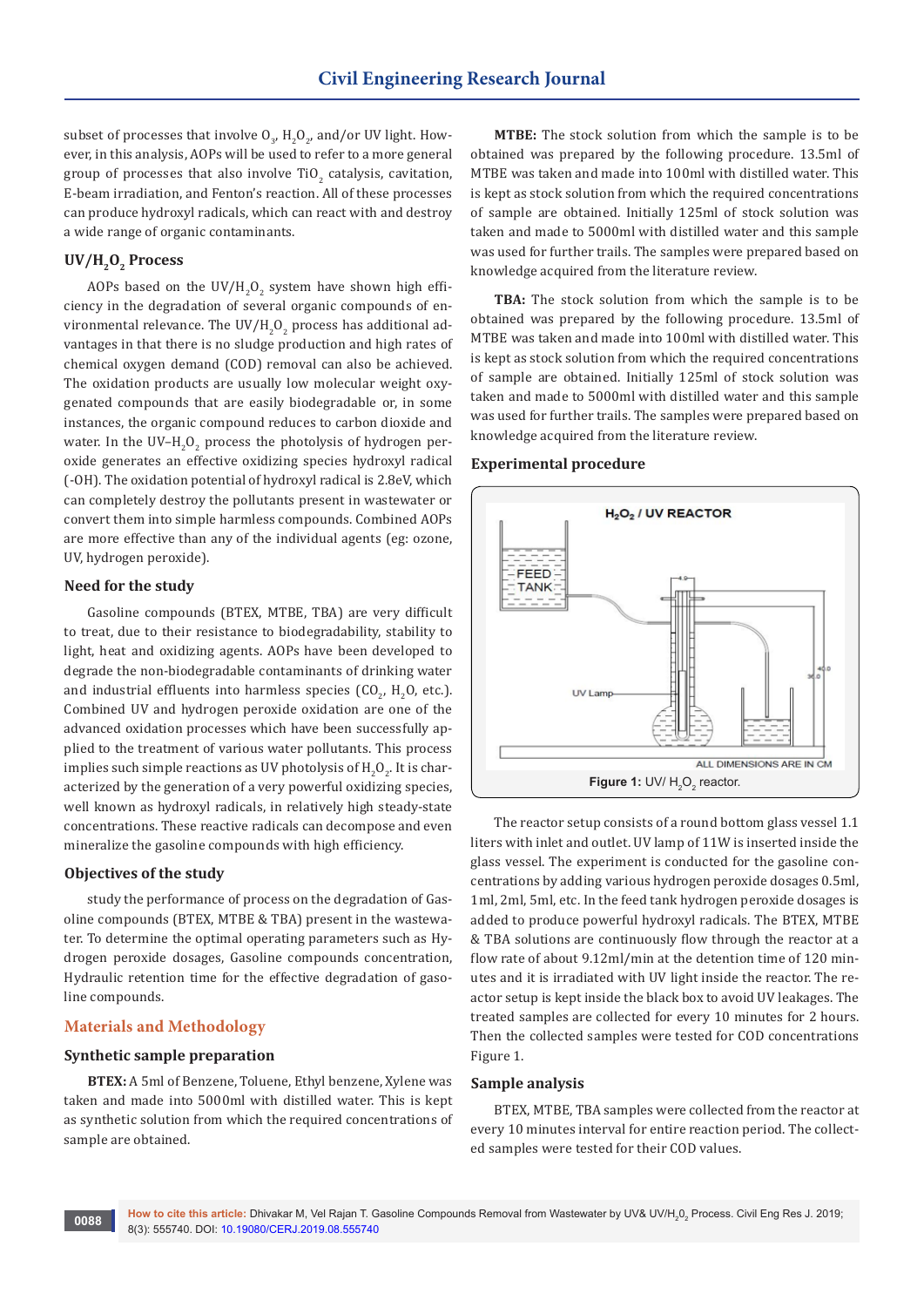# **Results and Discussions**

# **BTEX compounds cod reomval**

(Table 1-Table 8)

**Table 1:** BTEX compounds without  $H_2O_2$ .

| Time (min)       | $COD$ $(mg/L)$ | COD removal efficiency (%) |
|------------------|----------------|----------------------------|
| $\boldsymbol{0}$ | 244            | $\bf{0}$                   |
| 10               | 228            | 6.5                        |
| 20               | 216            | 12.9                       |
| 30               | 204            | 16.3                       |
| 40               | 192            | 21.3                       |
| 50               | 180            | 26.2                       |
| 60               | 176            | 27.8                       |
| $70\,$           | 172            | 29.5                       |
| 80               | 176            | 27.8                       |
| 90               | 180            | 26.2                       |
| 100              | 176            | 27.8                       |
| 110              | 180            | 26.2                       |
| 120              | 176            | 27.8                       |

## **Table 2:** BTEX compounds with  $0.5$ ml/L  $H_2O_2$ .

| Time (min)       | COD (mg/L) | COD removal efficiency (%) |
|------------------|------------|----------------------------|
| $\boldsymbol{0}$ | 240        | $\boldsymbol{0}$           |
| 10               | 192        | 20                         |
| 20               | 168        | 30                         |
| 30               | 160        | 33.3                       |
| 40               | 136        | 43.3                       |
| 50               | 148        | 38.3                       |
| 60               | 128        | 46.6                       |
| 70               | 132        | 45                         |
| 80               | 124        | 48.3                       |
| 90               | 112        | 53.3                       |
| 100              | 96         | 60                         |
| 110              | 104        | 56.6                       |
| 120              | 104        | 56.6                       |

# **Table 3:** BTEX compounds with 1ml/L  $H_2O_2$ .

| Time (min)       | $COD$ $(mg/L)$ | COD removal efficiency (%) |
|------------------|----------------|----------------------------|
| $\boldsymbol{0}$ | 240            | $\boldsymbol{0}$           |
| $10\,$           | 192            | 20                         |
| $20\,$           | 168            | $30\,$                     |
| 30               | 160            | 33.3                       |
| 40               | 136            | 43.3                       |
| 50               | 148            | 38.3                       |
| 60               | 128            | 46.6                       |
| 70               | 132            | 45                         |
| 80               | 124            | 48.3                       |
| 90               | 112            | 53.3                       |
| 100              | 96             | 60                         |
| 110              | 104            | 56.6                       |
| 120              | 104            | 56.6                       |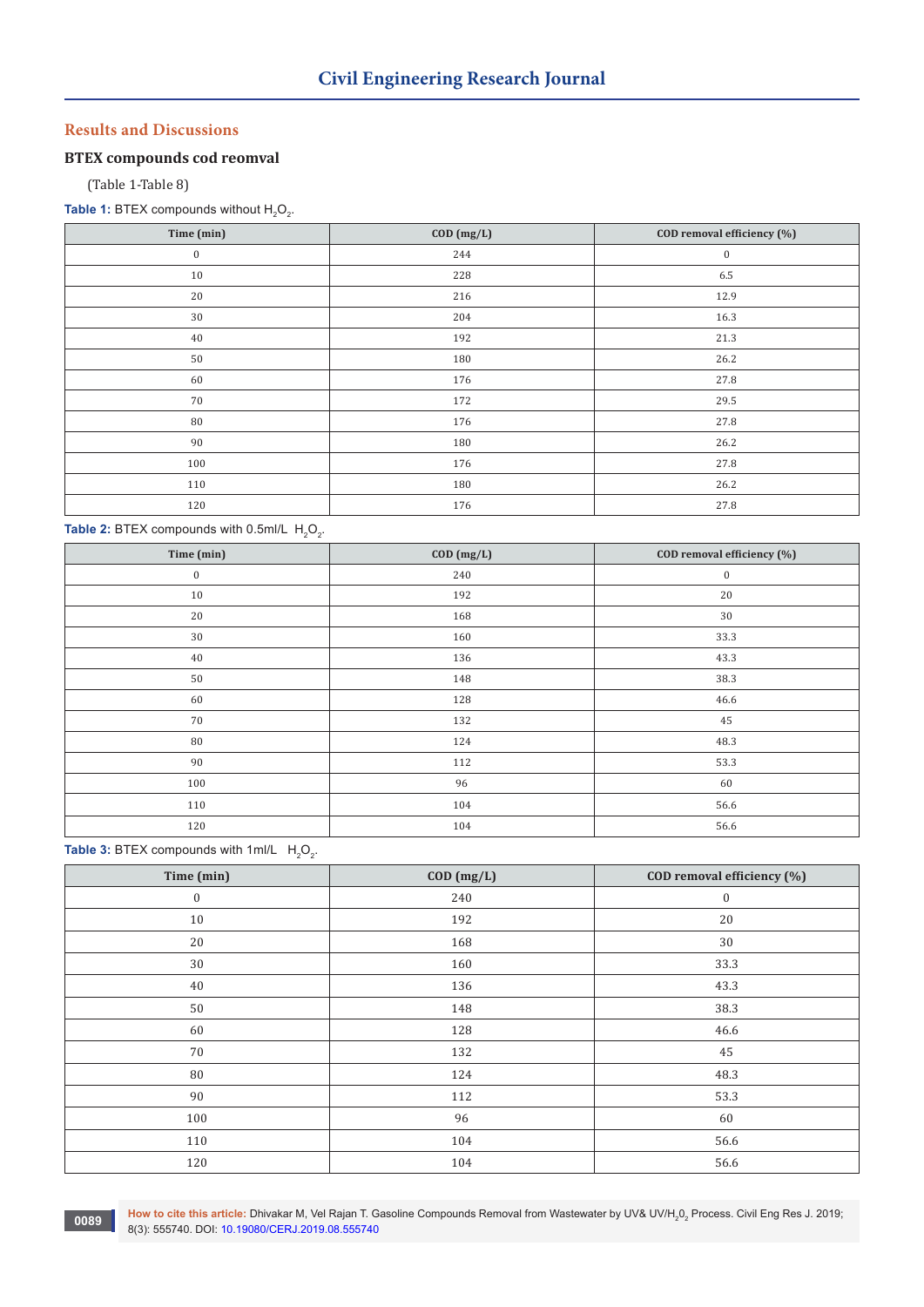# **Table 4:** BTEX compounds with 4ml/L  $H_2O_2$ .

| Time (min)       | $COD$ $(mg/L)$   | COD removal efficiency (%) |
|------------------|------------------|----------------------------|
| $\boldsymbol{0}$ | 232              | $\bf{0}$                   |
| 10               | 176              | 24                         |
| 20               | 168              | 27.5                       |
| 30               | 128              | 44.8                       |
| 40               | 64               | 72.4                       |
| $50\,$           | 44               | 81                         |
| 60               | 32               | 86                         |
| 70               | 24               | 89.6                       |
| 80               | 12               | 94.8                       |
| 90               | $\mathbf{0}$     | 100                        |
| 100              | $\mathbf{0}$     | 100                        |
| 110              | $\boldsymbol{0}$ | 100                        |
| 120              | $\boldsymbol{0}$ | 100                        |

**Table 5:** MTBE compounds without  $H_2O_2$ .

| Time (min)       | $COD$ $(mg/L)$ | COD removal efficiency (%) |
|------------------|----------------|----------------------------|
| $\boldsymbol{0}$ | 340            | $\boldsymbol{0}$           |
| 10               | 328            | 3.5                        |
| 20               | 312            | 8.2                        |
| 30               | 316            | 7.7                        |
| 40               | 296            | 12.9                       |
| 50               | 284            | 16.4                       |
| 60               | 268            | 21.1                       |
| 70               | 252            | 25                         |
| ${\bf 80}$       | 232            | 31.7                       |
| 90               | 224            | 34.2                       |
| 100              | 224            | 34.2                       |
| 110              | 216            | 36.4                       |
| 120              | 212            | 37.6                       |

**Table 6:** MTBE compounds with 2ml/L  $H_2O_2$ .

| Time (min)   | $COD$ $(mg/L)$ | COD removal efficiency (%) |
|--------------|----------------|----------------------------|
| $\mathbf{0}$ | 340            | $\boldsymbol{0}$           |
| 10           | 316            | 7                          |
| 20           | 268            | 21.1                       |
| 30           | 272            | 20                         |
| 40           | 236            | 30.5                       |
| 50           | 212            | 37.6                       |
| 60           | 188            | 44.7                       |
| 70           | 156            | 54.1                       |
| 80           | 128            | 62.3                       |
| 90           | 116            | 65.8                       |
| 100          | 96             | 70.7                       |
| 110          | 104            | 69.9                       |
| 120          | 100            | 70.5                       |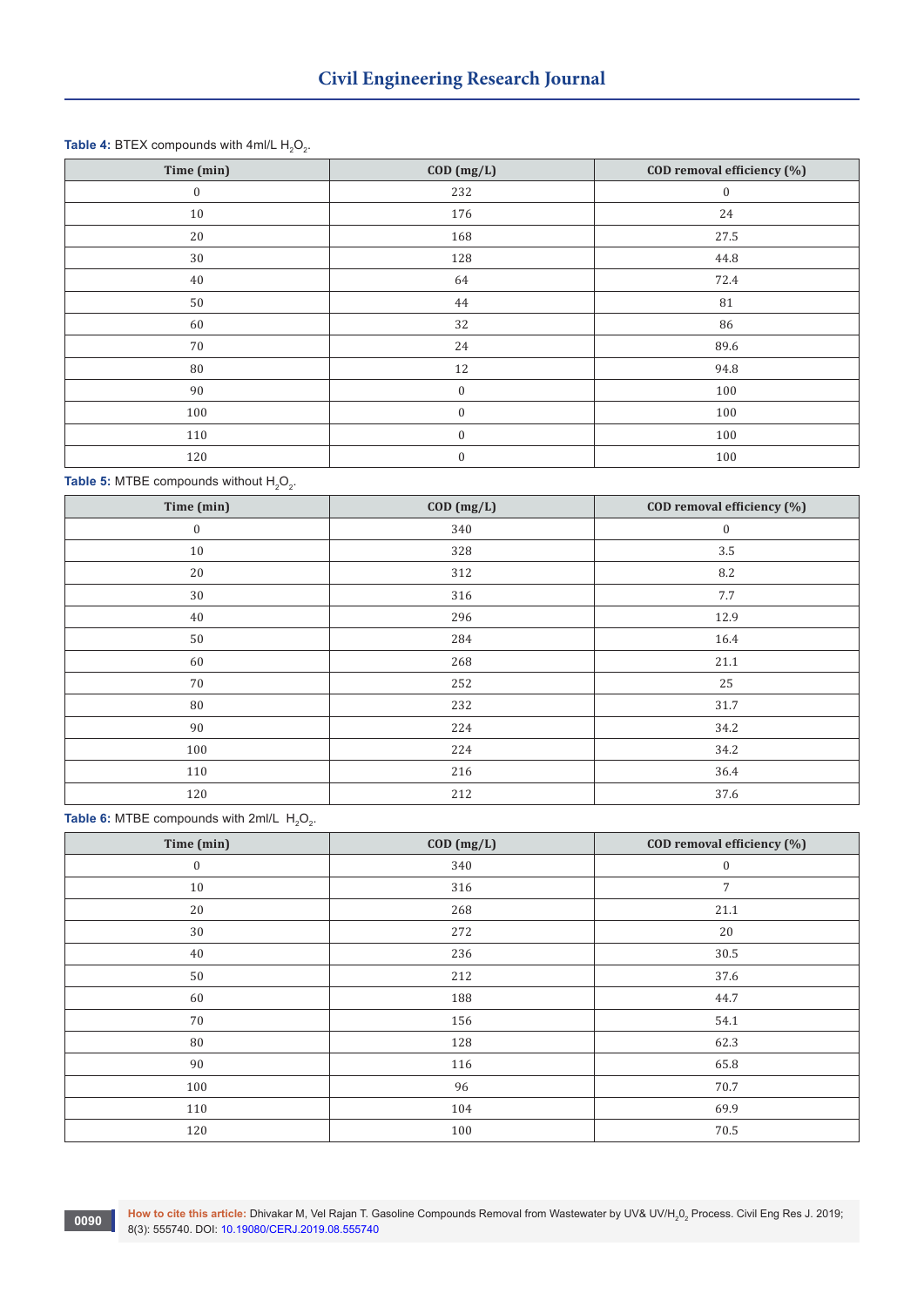# **Table 7:** MTBE compounds with 4ml/L  $H_2O_2$ .

| Time (min)       | $COD$ $(mg/L)$ | COD removal efficiency (%) |
|------------------|----------------|----------------------------|
| $\boldsymbol{0}$ | 332            | $\mathbf{0}$               |
| $10\,$           | 296            | 10.8                       |
| $20\,$           | 272            | 18                         |
| 30               | 244            | 26.5                       |
| 40               | 208            | 37.3                       |
| $50\,$           | 168            | 49.3                       |
| 60               | 132            | 60.2                       |
| 70               | 96             | 71                         |
| 80               | 84             | 74.6                       |
| 90               | 76             | 77.1                       |
| 100              | 56             | 83.1                       |
| 110              | 60             | 81.9                       |
| 120              | 52             | 84.3                       |

**Table 8:** MTBE compounds with 6ml/L  $H_2O_2$ .

| Time (min)       | $COD$ $(mg/L)$ | COD removal efficiency (%) |
|------------------|----------------|----------------------------|
| $\boldsymbol{0}$ | 332            | $\boldsymbol{0}$           |
| 10               | 296            | 10.8                       |
| 20               | 272            | 18                         |
| $30\,$           | 244            | 26.5                       |
| 40               | 208            | 37.3                       |
| 50               | 168            | 49.3                       |
| 60               | 132            | 60.2                       |
| 70               | 96             | 71                         |
| 80               | 84             | 74.6                       |
| 90               | 76             | 77.1                       |
| 100              | 56             | 83.1                       |
| 110              | 60             | 81.9                       |
| 120              | 52             | 84.3                       |

## **Conclusion**

It can be concluded that in the wastewater treatment process of gasoline compounds presented sample the use of  $H_2O_2$ in combination with UV resulted in an enhanced extent of COD removal. The COD removal efficiency of gasoline compounds decreased with increasing hydrogen peroxide dosages. When  $H_2O_2$  concentration was increased the COD removal efficiency also increased. From the table 1,2,3,4 the optimized condition for  $\rm H_2O_2/$ UV process was found at  $\rm H_2O_2$  dose of 4ml/L of wastewater, BTEX compounds concentrations maximum COD removal 100% achieved. From the table 5,6,7,8 the optimized condition for  $\rm H_2O_2/$ UV process was found at  $\rm H_2O_2$  dose of 6ml/L of wastewater, BTEX compounds concentrations maximum COD removal 85.5% achieved. TBA compound will be treated enhanced results from the same process of other two compounds. It can be found that in the wastewater treatment process of Gasoline compounds (BTEX, MTBE, TBA) the use of  $H_2O_2$  in combination with UV expected to result in an enhanced extent of COD removal.

## **References**

- 1. [Kim TH, Park C, Yang J, Kima S \(2004\) Comparison of disperse and re](https://www.ncbi.nlm.nih.gov/pubmed/15225935)[active BTEX removals by chemical coagulation and Fenton oxidation. J](https://www.ncbi.nlm.nih.gov/pubmed/15225935)  [Hazard Mater 112\(1-2\): 95-103.](https://www.ncbi.nlm.nih.gov/pubmed/15225935)
- 2. Glaze WH, Kang JW, Chapin DH (1987) The chemistry of water treatment processes involving ozone, hydrogen peroxide and ultraviolet radiation ozone. Science and Engineering: Pp. 335-352.
- 3. [Ghodbane H, Hamdaoui O \(2010\) Decolorization of antraquinonic dye,](https://www.sciencedirect.com/science/article/pii/S1385894710002688)  C.I. Acid Blue 25, in aqueous solution by direct UV irradiation, UV/H<sub>2</sub>O<sub>2</sub> [and UV/Fe\(II\) processes. Journal of Chemical Engineering 160\(1\):](https://www.sciencedirect.com/science/article/pii/S1385894710002688)  [226-231.](https://www.sciencedirect.com/science/article/pii/S1385894710002688)
- 4. [Hu Q, Zhang C, Wang Z, Chen Y, Mao K, et al. \(2008\) Photodegradation](https://www.ncbi.nlm.nih.gov/pubmed/18082954)  of methyl tert-butyl ether (MTBE) by  $UV/H_2O_2$  and  $UV/TIO_2$ . J Hazard [Mater 154\(1-3\): 795-803.](https://www.ncbi.nlm.nih.gov/pubmed/18082954)
- 5. Vogelpohl A, Kim KM (2003) Advanced oxidation processes (AOPs) in wastewater treatment, Journal of Industrial Engineering: pp. 33-40.